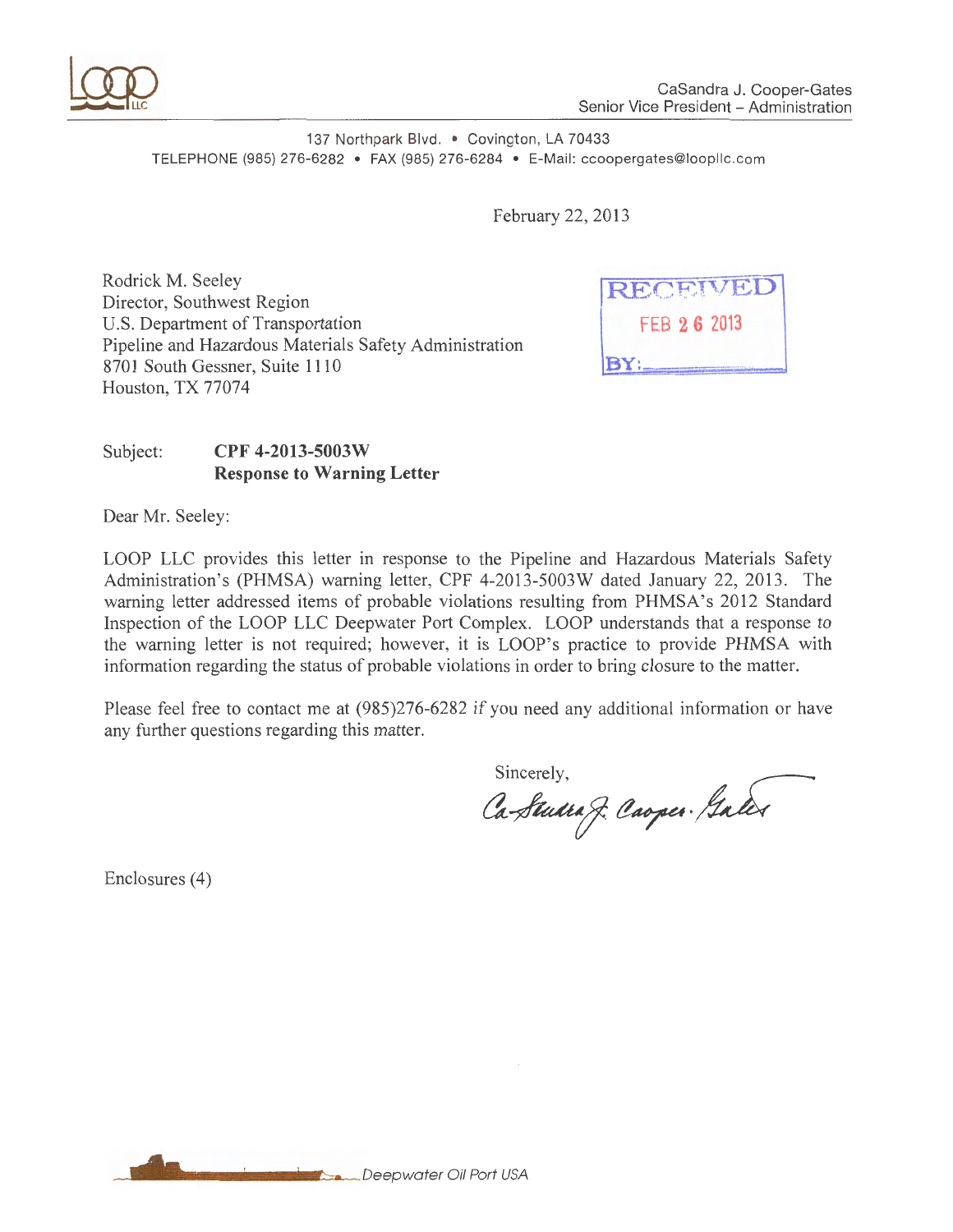# **Warning Letter Finding 1:**

### **PHMSA Position Pertinent Regulation: 49 CFR §195.402: Procedural manual for operations, maintenance, and emergencies**

(a) General. Each operator shall prepare and follow for each pipeline system a manual of written procedures for conducting normal operations and maintenance activities and handling abnormal operations and emergencies. This manual shall be reviewed at intervals not exceeding 15 months, but at least once each calendar year, and appropriate changes made as necessary to insure that the manual is effective. This manual shall be prepared before initial operations of a pipeline system commence, and appropriate parts shall be kept at locations where operations and maintenance activities are conducted.

#### **Findings:**

LOOP LLC did not follow its procedure S-000-HT-1 01 Pressure Testing of Pipelines, Piping Systems, and Aboveground Breakout Tanks Specification, Rev. 2 dated October 9, 2008, Section 8.3-Documentation – Review, Approval, and Records. Section 8.3 requires "A pressure test is not considered complete or accepted until all results are reviewed and approved by the LOOP Integrity Management Coordinator. This includes all final documentation and reports." LOOP LLC installed a drain pipeline on a high pressure line before receiving and approving the pressure test report for that piece of pipe, which was tested by a contractor.

#### **LOOP LLC Response:**

Following its 2012 Standard Inspection, LOOP supplied PHMSA with inspection and pressuretest records that were generated prior to installation of the referenced drain pipeline. The documents demonstrate that LOOP's designated contractor witnessed, verified, and acknowledged the pressure test prior to installation of the drain pipeline. The documents were not signed by LOOP's Integrity Management Coordinator; however, separate third parties performed the pressure test and verified the component's integrity before the drain pipeline was ever placed into service.

Subsequently, LOOP has updated its procedure S-000-HT-1 01 to require that pressure testing be witnessed by a LOOP project representative as well as verified and reviewed by the LOOP Engineering Department or its technical representative. It has always been LOOP's practice to verify that pipeline components are structurally sound and safe to operate prior to placing them in service.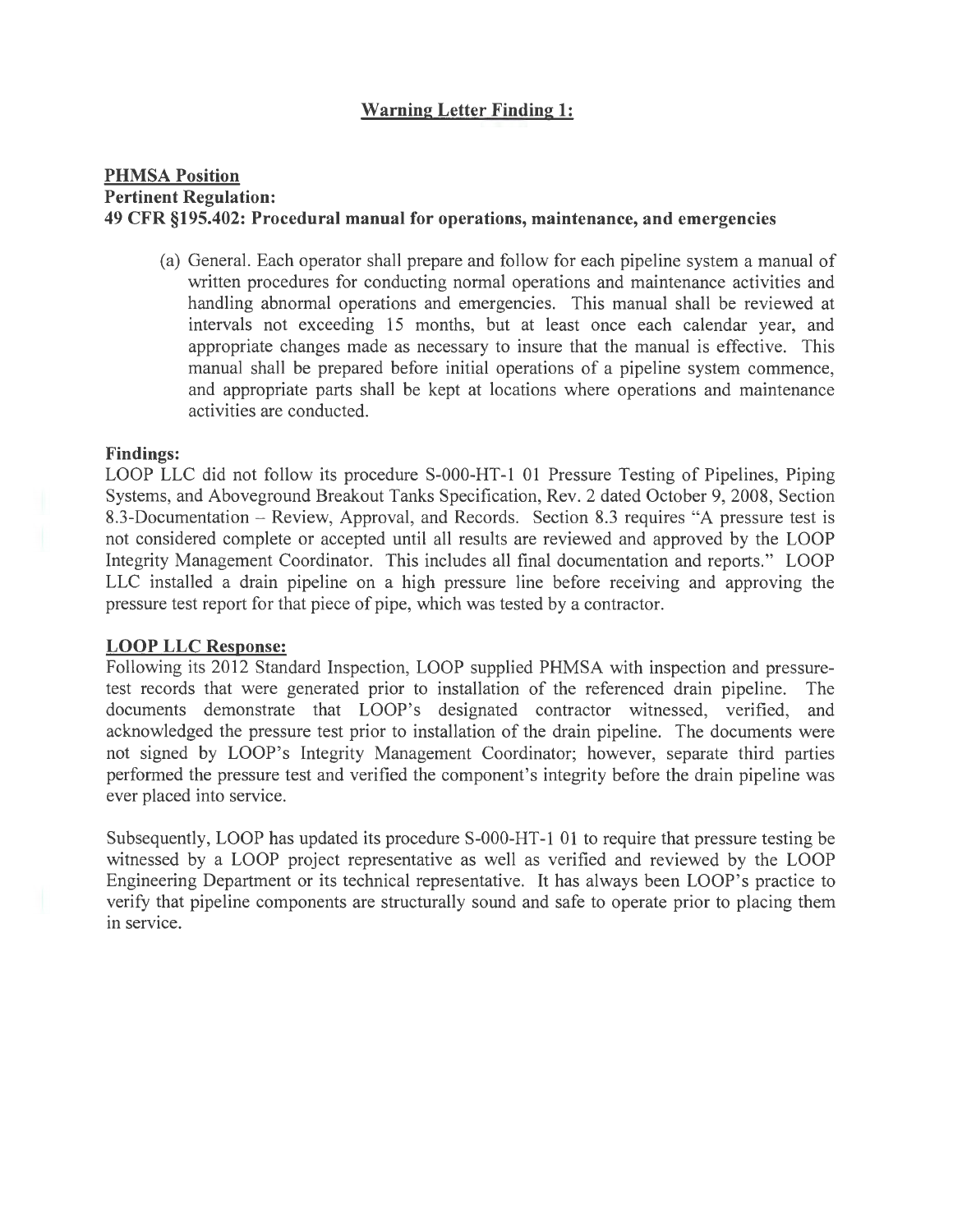# **Warning Letter Finding 2:**

## **PHMSA Position Pertinent Regulation: 49 CFR §195.452: Pipeline integrity management in high consequence areas**

f. (4) Criteria for remedial actions to address integrity issues raised by the assessment methods and informational analysis.

#### **Findings:**

LOOP LLC did not follow its procedure, Spec. No.: S-700-NE-101 Geometry Tool In-Line Inspection Survey, Rev. 1 dated October 31,2011.

Sec. 6.2, 6.3, and 6.4 require the contractor of the ILl Tool to provide a report of the tool's tolerance validation to LOOP personnel. LOOP LLC did not validate the inspection tool tolerance in their anomalies analysis.

#### **LOOP LLC Response:**

LOOP respectfully disagrees with PHMSA's finding that LOOP did not follow its procedures for geometry tool ILl runs. Prior to utilizing a geometry tool, LOOP performs pre-inspection requirements per LOOP Spec. No.: S-700-NE-101. Section 6.2.4 of that specification states that "The CONTRACTOR shall provide an ILl Tool Performance Specification Report listing the tool's tolerances for LOOP records." Before commencing its 2008 geometry tool run, the contractor supplied LOOP with an ILl Tool Performance Specification Report that listed, among other details, the tool's tolerance for LOOP's records. The report included fact sheets stating the tool's capabilities (See Attachment A).

ILl tools are initially calibrated by the tool vendor under controlled conditions inside of their facility. Prior to introducing a tool into LOOP's pipeline, a field check is performed by a vendor technician to verify the tool's calibration. Results of the 2008 geometry tool run were supplied to LOOP in the ILl vendor's final report. This report revealed no dents (defined as a minimum inside diameter ("ID") reduction, equal to or greater than the evaluation and reporting criteria/threshold of 2% of the pipeline outside diameter ("OD")) were present. A secondary inspection tool, an ultrasonic wall measurement tool, was introduced into the pipeline and reported three (3) geometry features with sensor lift-off no greater than 210 mils (See Attachment B). Although, this tool is not designed to measure pipe geometry deformation features, it has excellent detection and characterization capabilities for geometry features. The data results of this secondary tool provided a high level of confidence in the performance of the geometry tool. For these reasons, LOOP took no additional action in further validating performance of the geometry tool.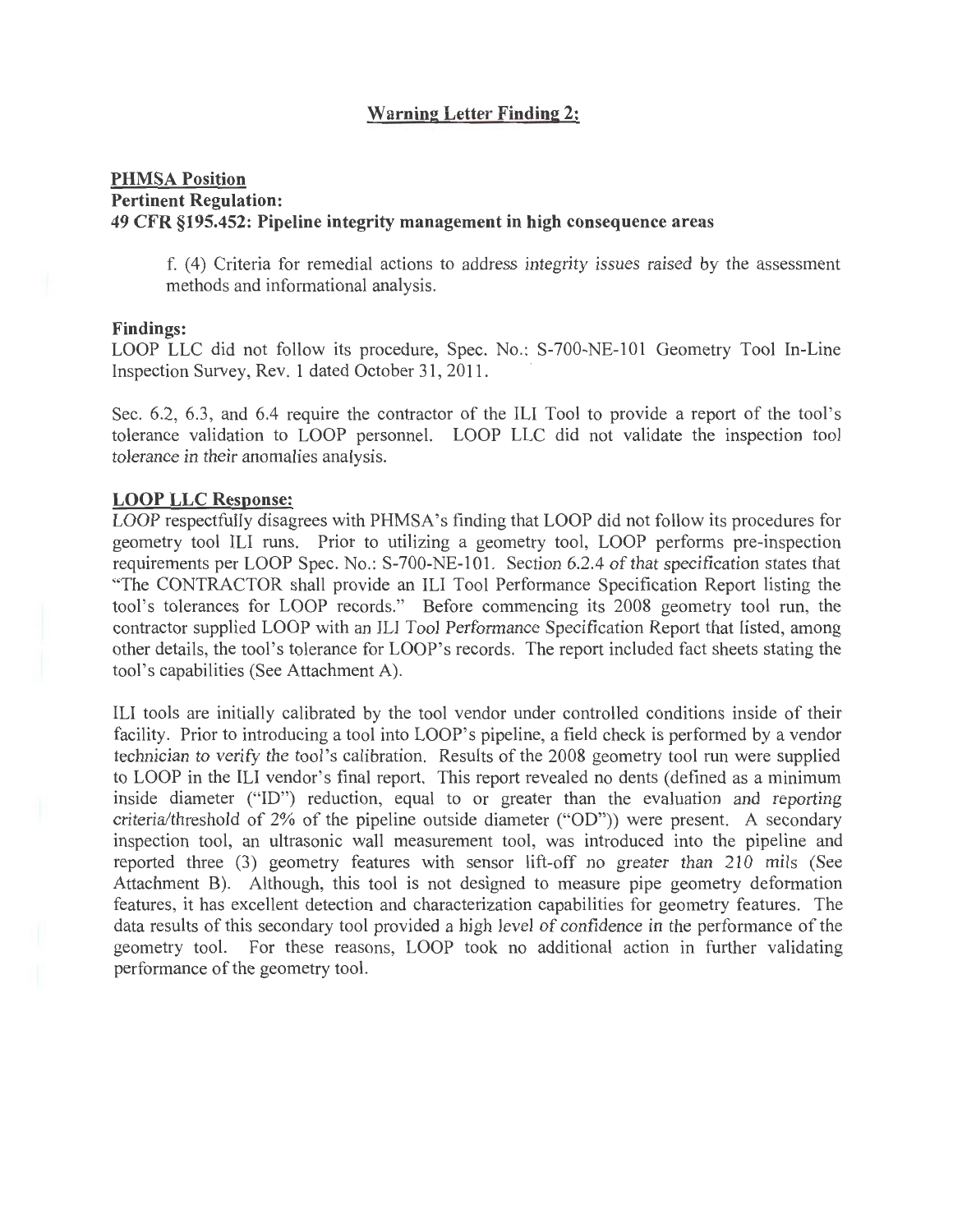

# CaliPPer Technical Specification





| <b>Operational Parameters</b>            |                                            |                                                                                                     |                                  |  |
|------------------------------------------|--------------------------------------------|-----------------------------------------------------------------------------------------------------|----------------------------------|--|
| <b>Number of Discrete Channels</b>       |                                            | 20                                                                                                  |                                  |  |
| <b>Minimum Bend Radius</b>               |                                            | 1.5D                                                                                                |                                  |  |
| 75% of Nominal OD<br>Minimum Clearance - |                                            | 914 mm                                                                                              | 36.0 in                          |  |
| <b>Bend Radius Classification</b>        |                                            | 1.5D/3D/5D/>5D                                                                                      |                                  |  |
| <b>Bend Angle Classification</b>         |                                            | degrees<br>$(+/-)$ 5                                                                                |                                  |  |
| <b>Orientation Accuracy</b>              |                                            | 30<br>degrees                                                                                       |                                  |  |
| <b>Odometer System</b>                   |                                            | Two, Measured as 3 impulses per revolution                                                          |                                  |  |
| <b>Maximum Travel Distance</b>           |                                            | 250 km                                                                                              | 155 miles                        |  |
| Minimum Tool Speed:<br>all samples       |                                            | $>0.2$ m/s                                                                                          | $>0.66$ ft/s                     |  |
| <b>Optimal Tool Speed</b>                |                                            | $1 - 3$ m/s                                                                                         | $3.3 - 9.8$ ft/s                 |  |
| <b>Maximum Pressure</b>                  |                                            | bar<br>75                                                                                           | 1088 psi                         |  |
| <b>Minimum Temperature</b>               |                                            | $\mathsf{C}$<br>$\mathbf{0}$                                                                        | 32<br>- F                        |  |
| <b>Maximum Temperature</b>               |                                            | $\mathsf{C}$<br>60                                                                                  | 140 F                            |  |
| <b>Battery Capacity, Standard</b>        |                                            | 75<br>hours                                                                                         |                                  |  |
| <b>Battery Capacity, Extended</b>        |                                            | 150 hours                                                                                           |                                  |  |
| <b>Media</b>                             |                                            | Liquid - Petroleum base and Water. Gas, ocids ond toxic materials require<br>applications approval. |                                  |  |
| <b>Tool Length</b>                       |                                            | 3100 mm                                                                                             | 10.2 ft                          |  |
| <b>Tool Weight</b>                       |                                            | 510 kg                                                                                              | 1125 lbs                         |  |
| <b>Reporting Specifications</b>          |                                            |                                                                                                     |                                  |  |
|                                          |                                            | Sensitivity @ 90% POD*                                                                              | <b>Accuracy @ 85% Confidence</b> |  |
| <b>Wall Thickness Changes</b>            |                                            | 0.3%                                                                                                | $(+/-)$ 0.10%                    |  |
| <b>Dents</b>                             | ID Reduction < 10%                         | 0.5%                                                                                                | $(+/-)$ 0.4%                     |  |
|                                          | ID Reduction > 10%                         | 0.5%                                                                                                | $(+/-)$ 0.6%                     |  |
| Ovalities                                | ID Reduction < 5%                          | 0.5%                                                                                                | $(+/-)$ 0.4%                     |  |
|                                          | ID Reduction 5 - 10%                       | 0.5%                                                                                                | $(+/-)$ 0.8%                     |  |
|                                          | <b>ID Reduction &gt; 10%</b>               | 0.5%                                                                                                | $(+/-)$ 1.2%                     |  |
|                                          | Location / Distance Accuracy = $+/- 1.0\%$ |                                                                                                     |                                  |  |

\*POD, Probobility of Detection

Revision Date: Aug-2006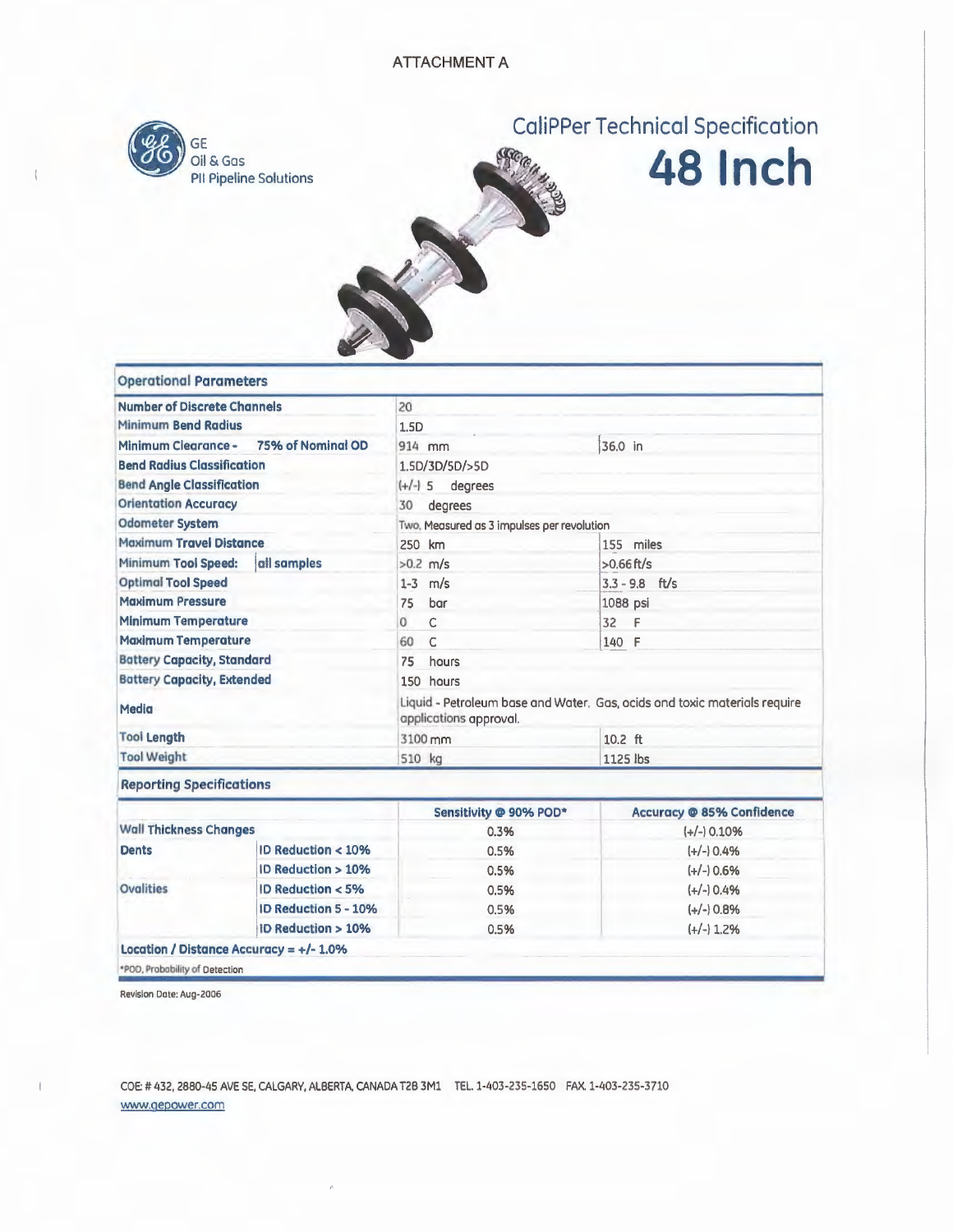# **Inspection System Performance Specification**

- Note: 1) Some individual detection criteria can be changed by modification of relevant tool parameters.
	- 2) The ultrasonic technique can measure wall thickness down to a lower limit. This minimum measurable remaining wall thickness is specified for each particular pipe size and nominal wall thickness.

# **G2. CaliPPer Defect Detection Capabilities**

The CaliPPer tool detects pipeline geometry features as specified below:

|                               |                             | <b>Sensitivity</b><br>@ 90% POD | <b>Accuracy</b><br>@ 85% Confidence |
|-------------------------------|-----------------------------|---------------------------------|-------------------------------------|
| <b>Wall Thickness Changes</b> |                             | 0.3%                            | $(+/-)$ 0.10%                       |
| <b>Dents</b>                  | ID Reduction < 10%          | 0.5%                            | $(+/-)$ 0.4%                        |
|                               | ID Reduction $> 10\%$       | 0.5%                            | $(+/-)$ 0.6%                        |
| <b>Ovalities</b>              | <b>ID Reduction &lt; 5%</b> | 0.5%                            | $(+/-)$ 0.4%                        |
|                               | <b>ID Reduction 5 - 10%</b> | 0.5%                            | $(+/-)$ 0.8%                        |
|                               | ID Reduction $>10\%$        | 0.5%                            | $(+/-)$ 1.2%                        |

Location / Distance Accuracy =  $+/$ - 1.0%

•poo, Probability of Detection

The CaliPPer tool specification sheet is provided overleaf.

108296\_48B Issue 1- 24June 2008